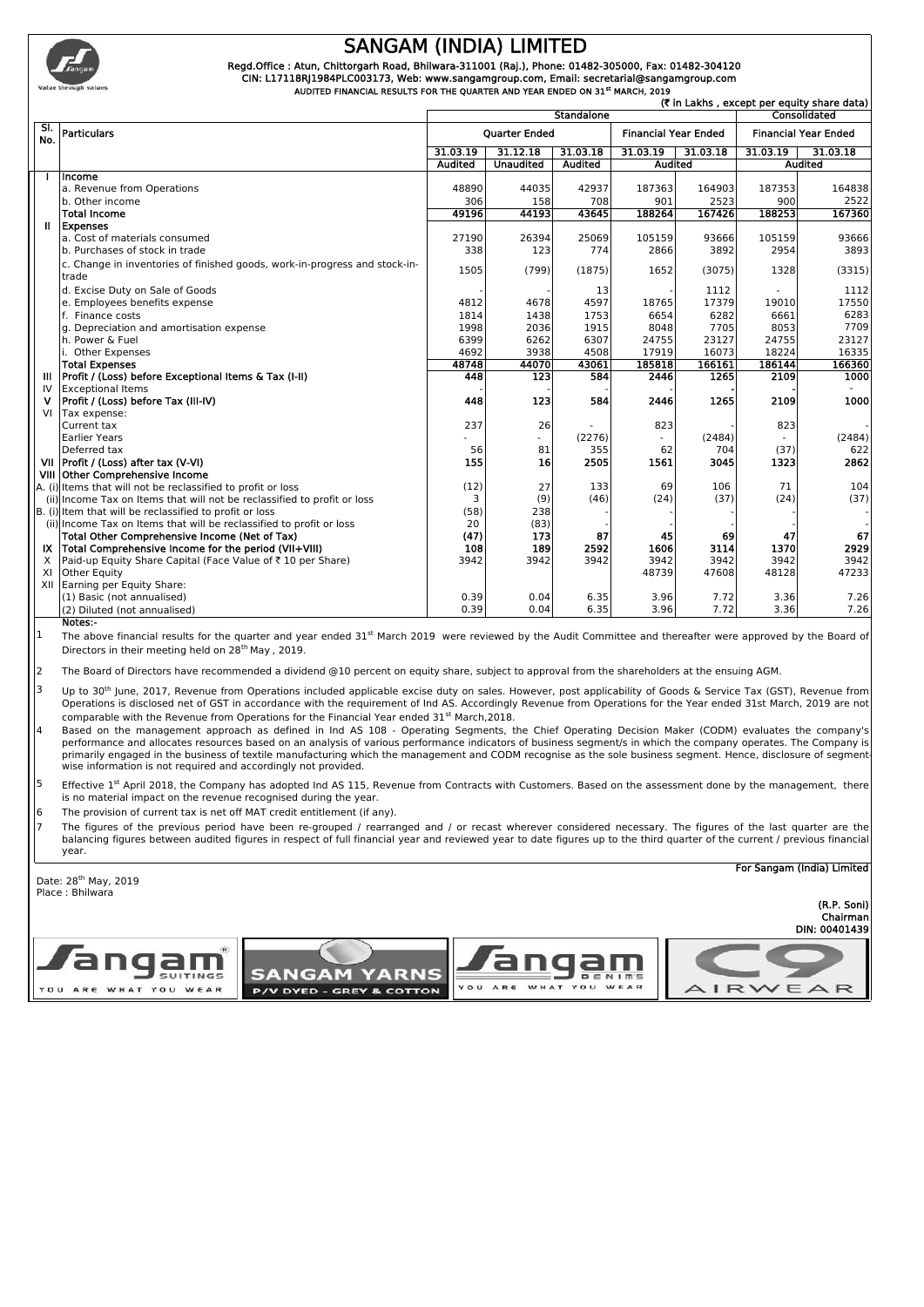

# **SANGAM (INDIA) LIMITED**

 **Regd.Office : Atun, Chittorgarh Road, Bhilwara-311001 (Raj.), Phone: 01482-305000, Fax: 01482-304120 CIN: L17118RJ1984PLC003173, Web: www.sangamgroup.com, Email: secretarial@sangamgroup.com Statement of Assets and Liabilities as at 31st March, 2019**

|                |                                                                         |                          |                          |                           | ₹ in Lakhs          |
|----------------|-------------------------------------------------------------------------|--------------------------|--------------------------|---------------------------|---------------------|
| SI.            | Particulars                                                             |                          | Standalone as at         | <b>Consolidated as at</b> |                     |
| No.            |                                                                         |                          | $31.03.19$ $31.03.18$    |                           | $31.03.19$ 31.03.18 |
|                |                                                                         | <b>Audited</b>           |                          | <b>Audited</b>            |                     |
|                | <b>ASSETS</b>                                                           |                          |                          |                           |                     |
| $\mathbf{1}$   | <b>Non-Current Assets</b>                                               |                          |                          |                           |                     |
|                | (a) Property, Plant and Equipment                                       | 64735                    | 69843                    | 64752                     | 69863               |
|                | (b) Capital Work-in-Progress                                            | 1014                     | 877                      | 1014                      | 877                 |
|                | (c) Intangible Assets                                                   | 75                       | 93                       | 88                        | 99                  |
|                | (d) Intangible Assets under Development                                 | 168                      | 64                       | 168                       | 64                  |
|                | (e) Financial Assets                                                    |                          |                          |                           |                     |
|                | (i) Investments                                                         | 590                      | 590                      | 585                       | 585                 |
|                | (ii) Other Financial Assets                                             | 1020                     | 648                      | 1021                      | 666                 |
|                | (f) Other Non-Current Assets                                            | 837                      | 767                      | 837                       | 767                 |
|                | <b>Total Non-Current Assets</b>                                         | 68439                    | 72882                    | 68465                     | 72921               |
|                |                                                                         |                          |                          |                           |                     |
| $\overline{2}$ | <b>Current Assets</b>                                                   |                          |                          |                           |                     |
|                | (a) Inventories                                                         | 35405                    | 35658                    | 36080                     | 36004               |
|                | (b) Financial Assets                                                    |                          |                          |                           |                     |
|                | (i) Trade Receivables                                                   | 36443                    | 32611                    | 34988                     | 31790               |
|                | (ii) Cash and Cash Equivalents                                          | 38                       | 62                       | 39                        | 64                  |
|                | (iii) Bank Balance (other than (ii) above)                              | 29                       | 104                      | 29                        | 104                 |
|                | (iv) Other Financial Assets                                             | 4786                     | 5832                     | 4786                      | 5833                |
|                | (c) Current Tax Assets (Net)                                            | 835                      | 3035                     | 835                       | 3035                |
|                | (d) Other Current Assets                                                | 8124                     | 8164                     | 8218                      | 8224                |
|                | <b>Total Current Assets</b>                                             | 85660                    | 85466                    | 84975                     | 85054               |
|                | <b>Total Assets</b>                                                     | 154099                   | 158348                   | 153440                    | 157975              |
|                | <b>EQUITY AND LIABILITIES</b>                                           |                          |                          |                           |                     |
|                | <b>Equity</b>                                                           |                          |                          |                           |                     |
|                | (a) Equity Share Capital                                                | 3942                     | 3942                     | 3942                      | 3942                |
|                | (b) Other Equity                                                        | 48739                    | 47608                    | 48128                     | 47233               |
|                | <b>Total Equity</b>                                                     | 52681                    | 51550                    | 52070                     | 51175               |
|                |                                                                         |                          |                          |                           |                     |
|                | <b>Liabilities</b>                                                      |                          |                          |                           |                     |
| 1.             | <b>Non-Current Liabilities</b>                                          |                          |                          |                           |                     |
|                | (a) Financial Liabilities                                               |                          |                          |                           |                     |
|                | (i) Borrowings                                                          | 28517                    | 34430                    | 28517                     | 34430               |
|                | (b) Deferred Tax Liabilities (Net)                                      | 4807                     | 4396                     | 4598                      | 4287                |
|                | <b>Total Non-Current Liabilities</b>                                    | 33324                    | 38826                    | 33115                     | 38717               |
|                |                                                                         |                          |                          |                           |                     |
| $\overline{2}$ | <b>Current Liabilities</b>                                              |                          |                          |                           |                     |
|                | (a) Financial Liabilities                                               |                          |                          |                           |                     |
|                | (i) Borrowings                                                          | 35507                    | 37230                    | 35507                     | 37230               |
|                | (ii) Trade Payables                                                     |                          |                          |                           |                     |
|                | a) Total outstanding dues of Micro enterprises and Small enterprises    | $\overline{\phantom{a}}$ | $\overline{\phantom{a}}$ | $\overline{\phantom{a}}$  | $\blacksquare$      |
|                | b) Total outstanding dues of creditors other than micro enterprises and |                          |                          |                           |                     |
|                | Small enterprises                                                       | 16432                    | 15031                    | 16458                     | 15094               |
|                | (iii) Other Financial Liabilities                                       | 13638                    | 13861                    | 13731                     | 13894               |
|                | (b) Other Current Liabilities                                           | 1180                     | 857                      | 1208                      | 862                 |
|                | (c) Provisions                                                          | 1337                     | 993                      | 1351                      | 1003                |
|                | <b>Total Current Liabilities</b>                                        | 68094                    | 67972                    | 68255                     | 68083               |
|                | <b>Total Equity and Liabilities</b>                                     | 154099                   | 158348                   | 153440                    | 157975              |
|                |                                                                         |                          |                          |                           |                     |

Date: 28<sup>th</sup> May, 2019 Place : Bhilwara

**For Sangam (India) Limited**

**Chairman DIN: 00401439 (R.P. Soni)**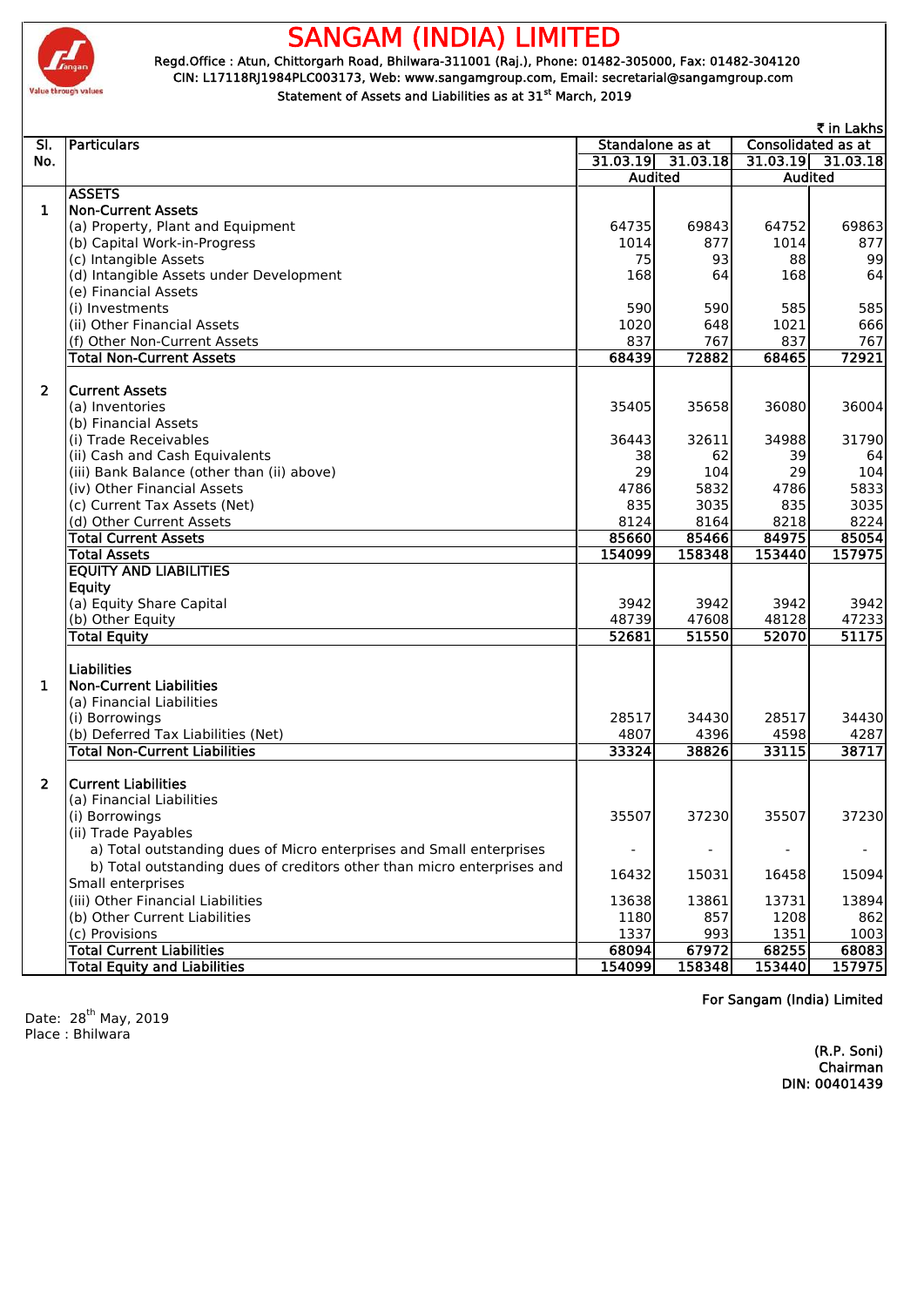**Auditor's Report on Annual Standalone Financial Results of Sangam (India) Limited pursuant to the Regulation 33 of the SEBI (Listing Obligations and Disclosure Requirements) Regulations, 2015 as amended**

#### **To,**

#### **Board of Directors of Sangam (India) Limited**

- 1. We have audited the accompanying statement of standalone financial results of **Sangam (India) Limited** ('the Company') for the quarter and year ended March 31, 2019 ('the Statement;), attached herewith, being submitted by the Company pursuant to the requirement of Regulation 33 of the SEBI (Listing Obligations and Disclosure Requirements) Regulations, 2015, as amended ('the Regulation') read with Circular No. CIR/CfD/fAC/62/2016 dated 5 th July, 2016 ('the circular').
- 2. The Statement, as it relates to the quarter ended  $31<sup>st</sup>$  March, 2019, are the balancing figures between audited standalone figures in respect of full financial year and the published standalone year to date figures up to the end of the third quarter of the financial year, prepared in accordance with the recognition and measurement principles laid down *in* Ind AS 34 Interim Financial Reporting, specified under Section 133 of Companies Act, 2013. The Statement also relates to the year ended March 31, 2019, has been prepared on the basis of the related audited standalone financial statement which have been prepared in accordance with the recognition and measurement principles laid down in Companies (Indian Accounting standard) Rules 2015 as per Section 133 of Companies Act, 2013 and other accounting principles generally accepted in India and the relevant requirements of the Regulation and the Circular. This Statement is the responsibility of the Company's Management and has been approved by the Board of Directors. Our responsibility is to express an opinion on the Statement based on our audit of standalone financial statements for the year ended March 31, 2019 and our review of standalone financial results for the nine months period ended on December 31, 2018.

We conducted our audit of the Standalone Ind AS Financial Statements in accordance with the Standards on Auditing specified under Section 143(10) of the Act. Those Standards require that we comply with ethical requirements and plan and perform the audit to obtain reasonable assurance about whether the Standalone Ind AS Financial Statements are tree from material misstatement.

An audit involves performing procedures to obtain audit evidence about the amounts and the disclosures in the Standalone Ind AS Financial Statements. The procedures selected depend on the auditor's judgment, including the assessment of the risks of material misstatement of the Standalone Financial Statements, whether due to fraud or error. In making those risk assessments, the auditor considers internal financial control relevant to the Company's preparation of the Standalone Ind AS Financial Statements that give a true and fair view in order to design audit procedures that are appropriate in the circumstances. An audit also Includes evaluating the appropriateness of the accounting policies used and the reasonableness of the accounting estimates made by the Company's Directors, as well as evaluating the overall presentation of the Standalone Financial Statements.

- We believe that the audit evidence we have obtained is sufficient and appropriate to provide a basis for our audit opinion on the Standalone Ind AS Financial Statements.
- 4. In our opinion and to the best of our information and according to the explanations given to us, these quarterly financial results as well as year to date results;
	- l. are presented in accordance with the requirements of Regulation33 of the SEBI (Listing Obligations and Disclosure Requirements) Regulations, 2015, read with SEBI Circular No. CIR/CFD/FAC/62/2016 dated 5th July, 2016, in this regard; and



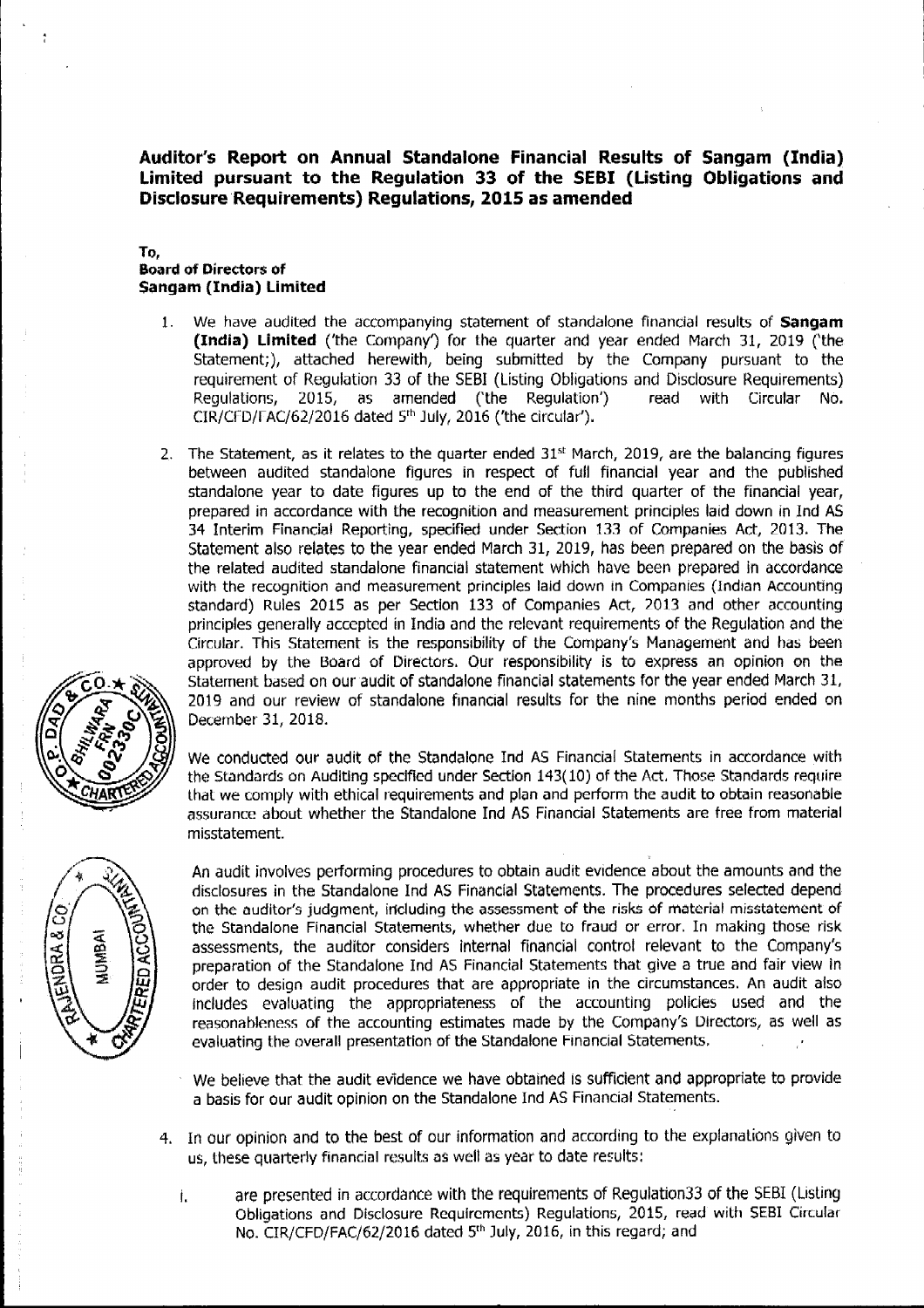ii. gives a true and fair view in conformity with the IND AS and other accounting principles generally accepted in India of the net profit including other comprehensive income and other flnandal information of the Company *for* the quarter and year ended March 31, 2019.

### For Rajendra & Co. **Chartered Accountants** Firm Registration No 108355W

Jx't~:

**Akshay R. Shah Partner** Membership No.103316 Camp; Bhilwara Date: May 28, 2019

**TENDRA&CO MUMBAI** CHART **ERED ACCOL** 

For O. P. Dad & Co. **Chartered Accountants** Firm Registration No 002330

 $($  Sitzbahran $\mathbb{R}$  ) **O.P.Dad** 

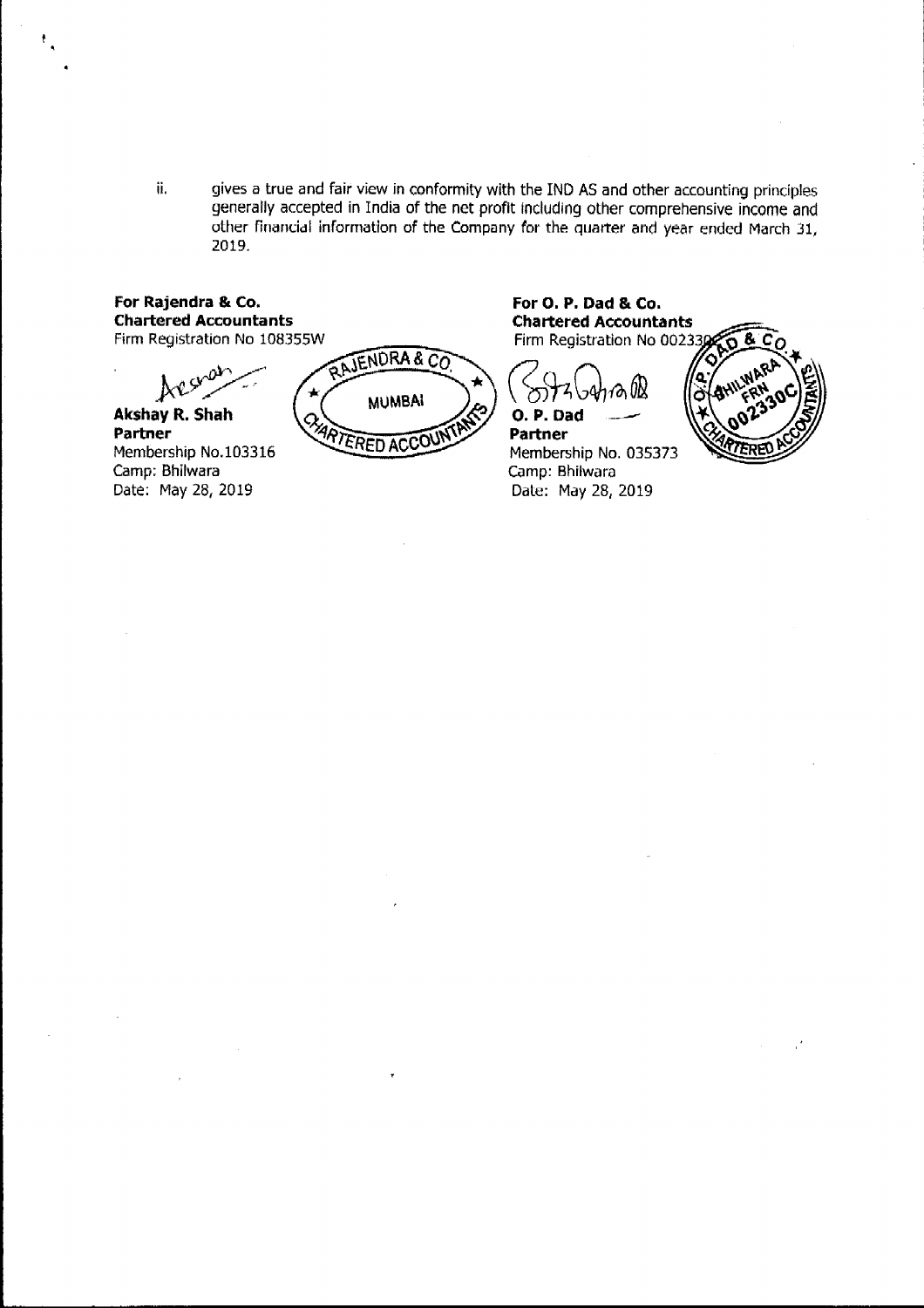Auditor's Report on Annual Consolidated Financial Results of Sangam (India) Limited pursuant to the Regulation 33 of the SEBI (Listing Obligations and Disclosure Requirements) Regulations, 2015 as amended

#### To, **Board of Directors of** Sangam (India) Limited

- 1. We have audited the accompanying statement of Consolidated financial results of Sangam (India) Limited ('the Company') comprising its subsidiary (together 'the Group') for the year ended March 31, 2019 ('the Statement'), attached herewith, being submitted by the Holding Company pursuant to the requirement of Regulation 33 of the SEBI (Listing Obligations and Disclosure Requirements) Regulations, 2015, as amended ('the Regulation') read with Circular No. CIR/CFD/FAC/62/2016 dated 5th July, 2016 ('the circular').
- 2. The Statement as it relates to the consolidated financial results for year ended March 31, 2019, has been prepared on the basis of the related audited Consolidated IND AS financial statement which have been prepared in accordance with the recognition and measurement principles laid down in Companies (Indian Accounting standard) Rules 2015 as per Section 133 of Companies Act, 2013 and other accounting principles generally accepted in India and the relevant requirements of the Regulation and the Circular. This Statement is the responsibility of the Company's Management and has been approved by the Board of Directors. Our responsibility is to express an opinion on the Statement based on our audit of consolidated financial statements for the year ended March 31, 2019.
- $\mathbb{R}^2$ 3. We conducted our a that we comply with ethical requirements and plan and perform the audit to obtain reasonable assurance about whether the Consolidated Ind AS Financial Statements are free from material **ended f** *ended charch 31 <b><i>r charch 31 <b><i>cm* submitted by the Holdinq submitted by the Holdinq submitted by the Holdinq submitted by the Holdinq submitted by the Holdinq submitted by the Holdinq submitted by

An audit involves performing procedures to obtain audit evidence about the amounts and the lisclosures in the Consolidated Ind AS Financial Statements. on the auditor's judgment, including the assessment of the risks of material misstatement of the Consolidated Financial Statements, whether due to fraud or error. In making those risk assessments, the auditor considers internal financial control relevant to the Company's preparation of the Consolidated *hd AS Financial Statements that give a true and fair view in* order to design audit procedures that are appropriate in the circumstances. An audit also includes evaluating the appropriateness of the accounting policies used and the reasonableness of the accounting estimates made by the Company's Directors, as well as evaluating the overall presentation of the Consolidated Financial Statements.

We believe that the audit evidence we have obtained is sufficient and appropriate to provide a basis for our audit opinion on the Consolidated Ind AS Financial Statements.

- The accompanying Statement includes financial results, in respect of one wholly owned 4. Subsidiary, whose financial results reflects total assets of Rs. 1,458/- Lacs as at March 31, 2019, and total revenues of Rs. 1,296/- Lacs for the year ended on that, whose financial statements have been audited by one of the joint auditors and whose report has been furnished to us by the Management and our opinion on the Statement, in so far as it relates to the amounts and disclosures included in respect of this subsidiary, is based solely on the report of the joint auditor. Our Opinion is not modified in respect of this matter.
- 5. In our opinion and to the best of our information and according to the explanations given to us, annual consolidated financial results : us, annual consolidated financial results :

*\iVe* believe that thp audit evidence we have obtaine.i is sufficient and appropriate to provfde

Subsidiary, whose financial results reflects total assets of Rs. 1,458/- Lacs as at March 31, 2019, and total revenues of Rs. 1,296/- Lacs for the year ended on that, whose financial

 $\mathcal{L}_{\text{AUC}}$ 



preparation of the Consolidated Ind AS financial Statement;, 1.ikit *giv(;* a true and *fair* view *in* order to design and the circumstances that are appropriate in the circumstances. An audit aisomorphism of  $\mathcal{L}^{\bullet}$  (  $\mathcal{L}$  and  $\mathcal{L}$  and  $\mathcal{L}$  are appropriate in the circumstances. An audit aisomorphism of  $\$ includes the appropriateness of the accounting policies used and the accounting policies used and the accounting policies used and the accounting policies used and the accounting policies used and the accounting policies u  $\sqrt{4\rho_{\rm F}}$ evaluation the overall presentation of the Constantine Constantine Statements.